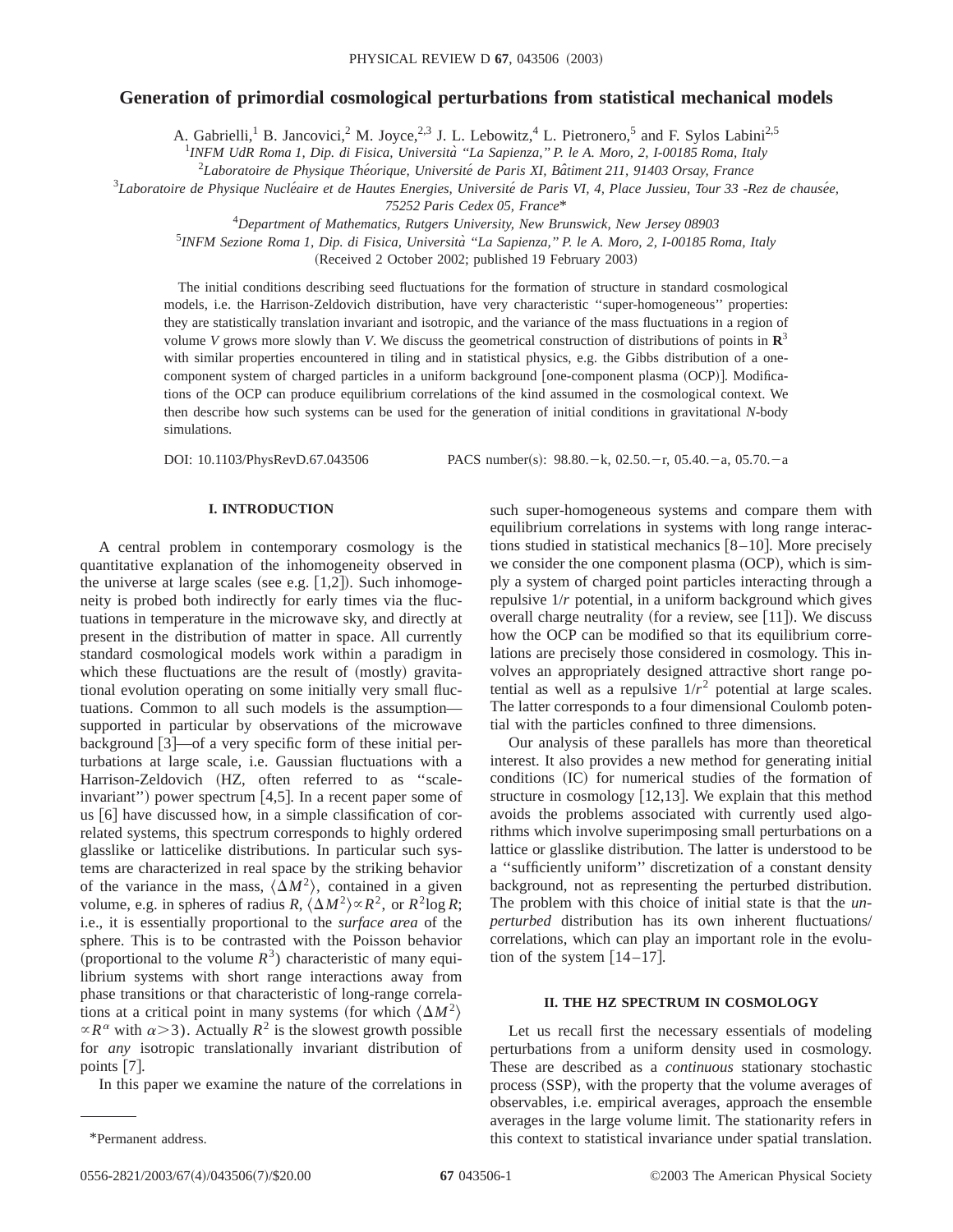Moreover one assumes also statistical isotropy of the stochastic process, i.e. invariance under rotation of the ensemble quantities. Thus if  $\rho(\vec{r})$  is the density field, we have

$$
\langle \rho(\vec{r}) \rangle = \rho_0 > 0,\tag{1}
$$

and we can define a *reduced* 2-point correlation function  $\tilde{\xi}(r)$  by

$$
\langle \rho(\vec{r}_1)\rho(\vec{r}_2) \rangle \equiv \rho_0^2 [1 + \tilde{\xi}(r)] \tag{2}
$$

where  $r = |\vec{r}_1 - \vec{r}_2|$ . Corresponding isotropies are assumed to hold for the higher order correlation functions. Further, the probability distribution for the fluctuations in the initial uniform density are generally assumed to be Gaussian.

Much more used in cosmology than  $\tilde{\xi}(r)$  is the equivalent *k*-space quantity, the power spectrum  $P(\vec{k})$  which is defined as

$$
P(\vec{k}) = \lim_{V \to \infty} \frac{\langle |\delta_{\rho}(\vec{k})|^2 \rangle}{V}
$$
 (3)

where  $\delta_{\rho}(\vec{k}) = \int V d^3r e^{-i\vec{k}\cdot\vec{r}} \delta(\vec{r})$  is the Fourier integral in the volume *V* of the normalized fluctuation field  $\delta(\vec{r}) = [\rho(\vec{r})$  $-\rho_0$ / $\rho_0$ . In a statistically isotropic SSP this depends only on  $|\vec{k}|$  with

$$
P(\vec{k}) \equiv P(k) = \int_0^\infty \tilde{\xi}(r) \frac{\sin(kr)}{kr} 4\pi r^2 dr.
$$
 (4)

It follows from its definition that  $P(k) \ge 0$ , and, in the case we are considering, its integral, which is equal to  $\tilde{\xi}(0)$ , is assumed to be finite.

In current cosmological models it is generally assumed that the power spectrum  $P(k) \propto k$  at small *k*. This is known as the HZ or ''scale-invariant'' power spectrum. It is believed to describe the ''primordial'' fluctuations at very early times, the putative remnants of a period of ''inflation'' prior to the ordinary big bang phase  $[1,2]$ . The linear *k* behavior is cut off by a short distance scale (needed to ensure integrability) i.e. for *k* larger than some cutoff,  $k_c$ ,  $P(k)$  decreases faster than  $k^{-3}$ . The reason for the appearance of this particular spectrum is tied to considerations about the cosmological model (see  $[1,2]$ ). Thus in the homogeneous and isotropic Friedmann-Robertson-Walker cosmology, the only characteristic length scale is the size of the horizon  $R_H(t)$  (the region causally connected at a time *t*). The HZ spectrum then corresponds to the choice which gives (as discussed in  $[6]$  this condition is in fact satisfied only for a spherical Gaussian window function, and not in a real physical sphere)

$$
\sigma_M^2(R_H(t)) = \text{const},\tag{5}
$$

independent of *t*, where  $\sigma_M^2(R)$  is the normalized mass variance

The HZ spectrum then follows from a consistency criterion for the treatment of the perturbations in the model: any other spectrum will give mass fluctuations which dominate over the homogeneous background at some time in either the future or past.

All current cosmological models share the HZ spectrum (or something very close to it) as the "primordial" form of their perturbations. This spectrum evolves, at larger and larger scales, until the characteristic time at which the densities of matter and radiation energy are equal. This evolution which depends strongly on the particular model used may change completely the form of the spectrum for distances smaller than a characteristic scale  $k_{eq}^{-1}$  (i.e.  $k > k_{eq}$ ). For larger physical scales  $(k < k_{eq})$ , however, the evolution is almost exactly the same in all models, and it leaves the primordial HZ form intact.

Viewed in the general framework of correlated processes a very crucial property of the HZ type power spectrum is that

$$
\lim_{k \to 0} P(k) = 0 \tag{7}
$$

which in real space implies that

$$
\lim_{R \to \infty} \frac{\langle \Delta M^2 \rangle}{V(R)} = \lim_{R \to \infty} \int_{V(R)} d^3 r \, \xi(r) = 0 \tag{8}
$$

where  $V(R)$  is the volume of a sphere of radius  $R$  (with arbitrary origin). Equation  $(8)$  is to be contrasted with the behavior of this integral in a Poisson distribution, when it yields a finite positive constant, and with that associated with power-law correlations in critical systems  $[6]$  for which the same integral of  $\tilde{\xi}(r)$  diverges.

Systems satisfying Eq.  $(8)$  are thus "more homogeneous" than a Poisson type system, as can be seen when one considers the behavior of the mass variance in spheres. For a spectrum such that  $P(k) \sim k^n$  for  $k \to 0$  and appropriately cut off at large *k* we have for large *R*

$$
\sigma_M^2(R) \propto \begin{cases} 1/R^{3+n} & \text{if } n < 1, \\ \log(R)/R^4 & \text{if } n = 1, \\ 1/R^4 & \text{if } n > 1. \end{cases}
$$
 (9)

In terms of the non-normalized quantity  $\langle (\Delta M)^2 \rangle$  $\propto \sigma_M^2(R)R^6$ , Eq. (8) says that for  $n>0$  we have a slower increase of the variance as a function of *R* than for Poisson fluctuations, corresponding to  $n=0$ , with the limiting behavior corresponding to a variance which is proportional to the *surface area* of the sphere. These systems are thus characterized by surface fluctuations, ordered (or homogeneous enough, one could say) to give this very particular behavior. In Fig. 1 are shown, in two dimensions, a Poissonian distribution and a super-homogeneous distribution. The relatively greater uniformity of the latter is clearly identifiable.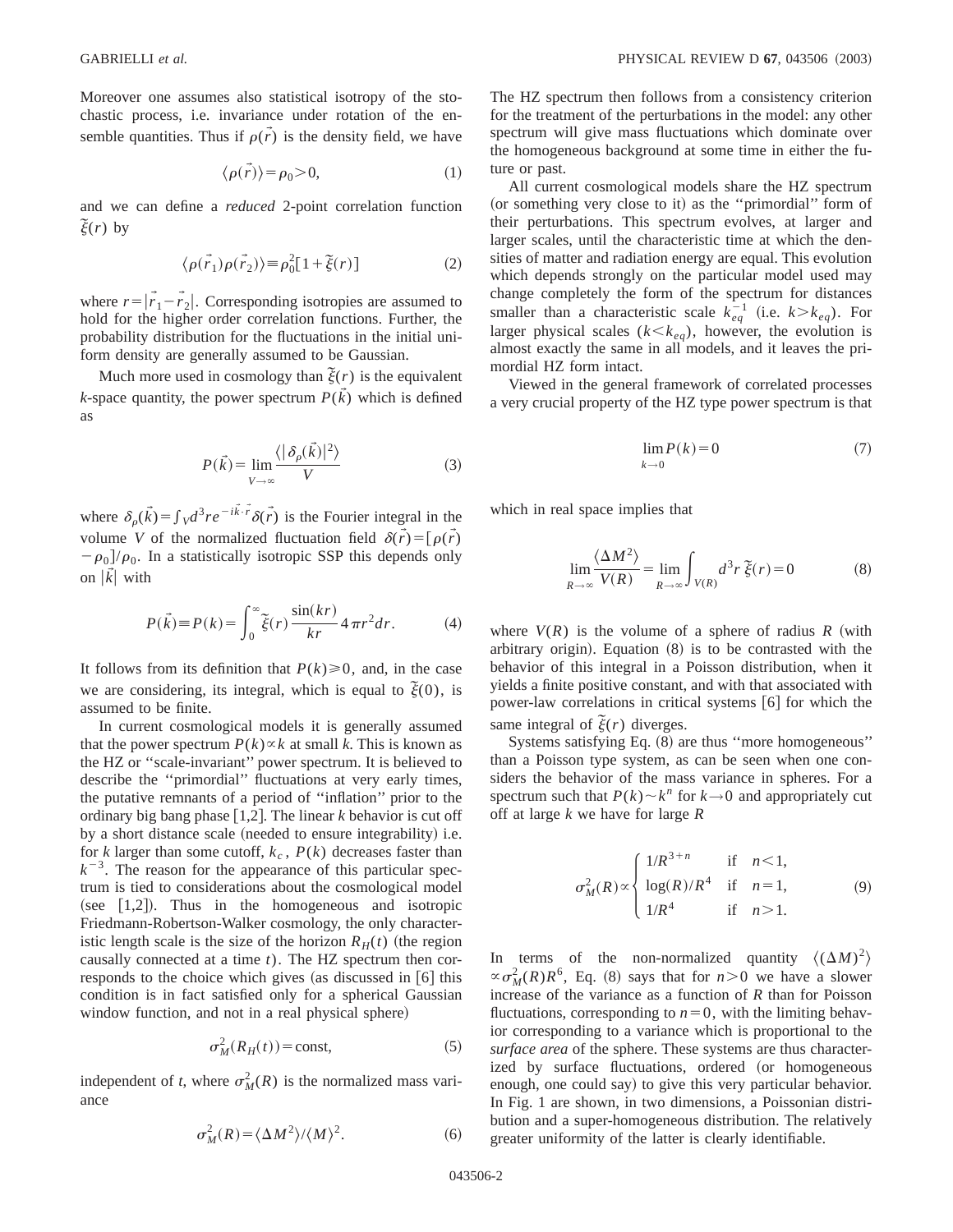

FIG. 1. A super-homogeneous distribution (bottom) and a Poisson distribution (top) with approximately the same number of points. Both are projections of thin slices of three dimensional distributions. The super-homogeneous one is a ''pre-initial'' configuration used in setting up the configuration representing the initial conditions for the cosmological *N*-body simulations of [18]. As described in Sec. VI the dynamics used to generate this ''pre-initial'' configuration gives rise to surface fluctuations as it is essentially the one component plasma which we discuss below.

# **III. DISTRIBUTIONS OF POINTS WITH SURFACE GROWTH OF THE SQUARED VARIANCE**

A simple cubic lattice is the simplest example of a discrete set of points which shows this limiting behavior ( $\sigma_M^2$ )  $\propto 1/R^4$ ) of the variance [19]. The result is not hard to understand: The standard deviation  $\sigma_M$  is that measured by averaging over spheres of radius *R* centered at a randomly chosen point of the unit cell. It is proportional to the typical variation of points in the volume, which in the case of a lattice is the square root of the average number of points in the last spherical shell of thickness equal to the lattice unit. A better (more statistically uniform) example of the same kind is the so-called *shuffled lattice* [6]; this is a lattice whose sites are independently randomly displaced by a distance *x* in all directions from their initial position according to some distribution  $p(x)$  which has a finite second moment. In this case we find  $P(k) \sim k^2$  at small *k* and, consequently, again  $\sigma_M^2(R) \propto 1/R^4$  at large *R*. The simple lattice, however, is not a SSP, and even the shuffled lattice, though it can be defined as



FIG. 2. Fragmentation step for the ''pinwheel'' tiling of the plane.

a SSP, is not statistically isotropic because the underlying lattice structure is not completely erased by the shuffling  $\lceil 20 \rceil$ .

To construct a statistically isotropic and homogeneous particle distribution with such a behavior of  $\sigma^2(R)$  is nontrivial. A particular example is the so-called ''pinwheel'' tiling of the plane  $[21,22]$ . The generation algorithm for it is defined by taking a right angled triangle with sides of respective lengths one and two (and hypotenuse  $\sqrt{5}$ ) and, at the first step, forming five similar square triangle of sides  $1/\sqrt{5}$ and  $2/\sqrt{5}$  respectively as shown in Fig. 2. At the second step we expand these new triangles, to the size of the original triangle, and repeat the procedure *ad infinitum*, so that they cover the plane completely. Finally, placing a point randomly inside each elementary triangle will give a superhomogeneous point distribution which is statistically isotropic (with a continuous power spectrum).

## **IV. A PHYSICAL EXAMPLE: THE ONE-COMPONENT PLASMA**

In the study of the one component plasma one considers the equilibrium statistical mechanics (at inverse temperature  $\beta$ ) of a system of charged point particles interacting through a Coulomb potential, in a continuous uniform background giving overall charge neutrality  $[11]$ . Taking the particles to carry unit mass and charge the microscopic mass density of the particles is given by

$$
\rho(\vec{r}) = \sum_{i} \delta(\vec{r} - \vec{r}_{i})
$$
\n(10)

where  $\vec{r}_i$  is the position of the *i*th particle. The total microscopic charge density is

$$
\rho_c(\vec{r}) = \sum_i \delta(\vec{r} - \vec{r}_i) - n \tag{11}
$$

where

$$
n = \langle \rho(\vec{r}) \rangle. \tag{12}
$$

The two-point correlation function is defined as

$$
\tilde{\xi}(\vec{r} - \vec{r}') = \frac{\langle \rho(\vec{r})\rho(\vec{r}') \rangle}{\langle \rho \rangle^2} - 1 = \frac{\delta(\vec{r} - \vec{r}')}{n} + h(\vec{r} - \vec{r}'). \tag{13}
$$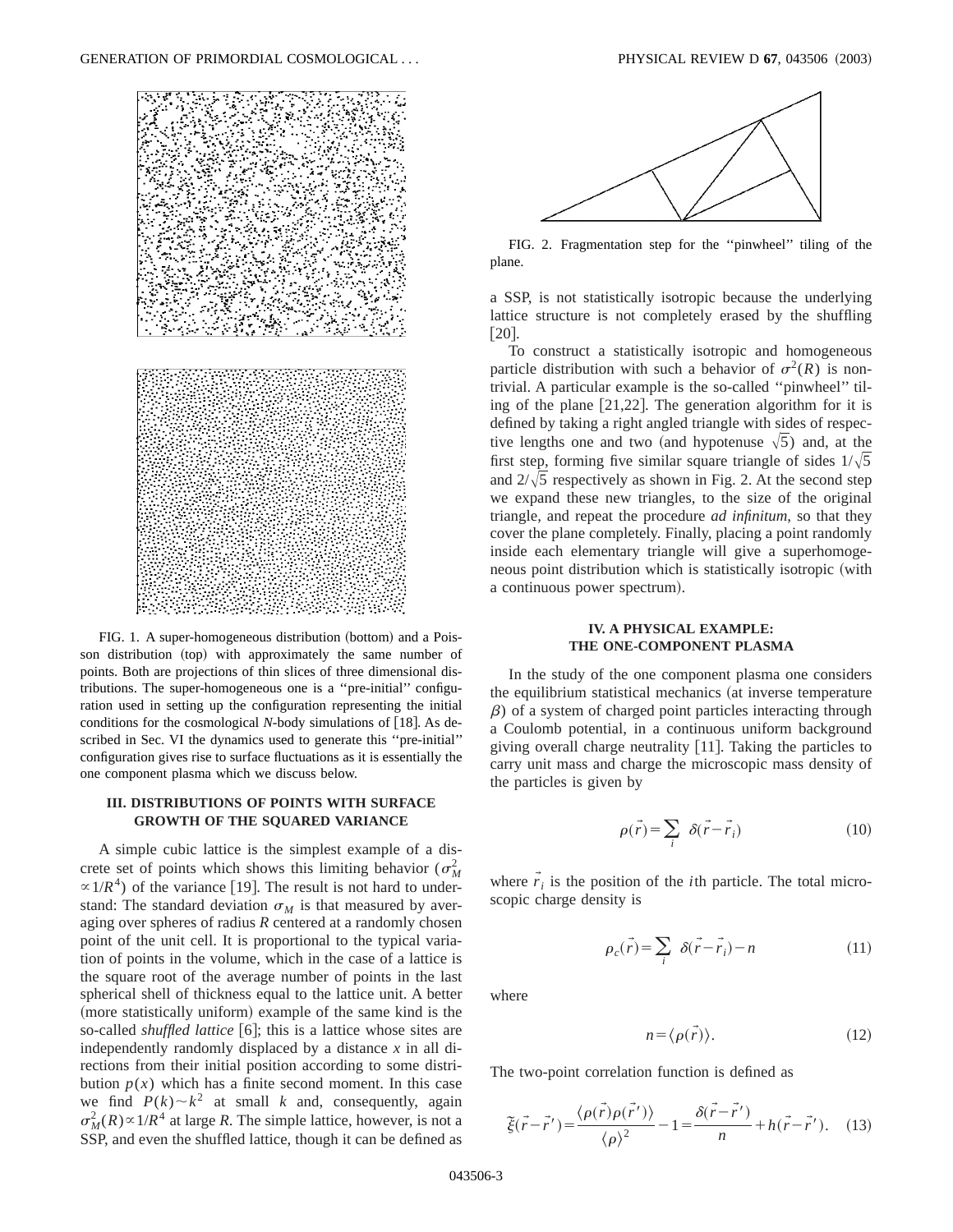The first term comes from the diagonal terms  $\vec{r} = \vec{r'}$  in  $\langle \rho(\vec{r})\rho(\vec{r}')\rangle$  and is characteristic of any point distribution.

It can be proven quite generally  $[8]$  that at high temperatures the OCP has a translation invariant isotropic distribution with  $\tilde{\xi}(\vec{r})$  satisfying Eq. (8) with  $r = |\vec{r}|$ . In terms of  $h(r)$  this gives

$$
n\int h(r)d^3\vec{r} = -1.
$$
 (14)

Equation  $(14)$  is usually referred to as a sum rule and originates from the perfect screening of each charge caused by the long-range nature of the Coulomb potential. To see this let us suppose that an external infinitesimal charge density  $\rho_{\text{ext}}$  $= \epsilon e^{i\vec{k} \cdot \vec{r}}$  of very long wavelength is applied to the system. It creates an external electric potential

$$
\Phi(\vec{r}) = \int \frac{\rho_{\text{ext}}(\vec{r}')}{|\vec{r} - \vec{r}'|} d^3 \vec{r}' = \frac{4\pi}{k^2} \epsilon e^{i\vec{k}\cdot\vec{r}} \tag{15}
$$

and a perturbation to the Hamiltonian

$$
H_{\text{ext}} = \int \rho_c(\vec{r}) \Phi(\vec{r}) d^3 \vec{r} = \epsilon \frac{4\pi}{k^2} \int \rho_c(\vec{r}) e^{i\vec{k} \cdot \vec{r}} d^3 \vec{r}.
$$
 (16)

Using linear response theory the induced charge in the system is given by

$$
\rho_{\text{ind}}(\vec{r}') = -\beta \langle \rho_c(\vec{r}') H_{\text{ext}} \rangle \tag{17}
$$

where the average is over the unperturbed statistical distribution. Thus, assuming that the applied charge is perfectly screened i.e. the system responds with an induced charge density  $\rho_{ind} = -\rho_{ext}$  we have, in the limit  $k \rightarrow 0$ ,

$$
-\epsilon e^{i\vec{k}\cdot\vec{r}'} \sim -\beta \epsilon \frac{4\pi}{k^2} \int \langle \rho_c(\vec{r'}) \rho_c(\vec{r}) \rangle e^{i\vec{k}\cdot\vec{r}} d^3\vec{r} \qquad (18)
$$

and therefore, since

$$
P(k) = \frac{1}{n} + \tilde{h}(k)
$$
 (19)

where  $\tilde{h}(k)$  is the Fourier transform of *h*, we find that

$$
P(k) \sim \frac{k^2}{4\pi n^2 \beta} \tag{20}
$$

for small *k*.

The behavior of the power spectrum at small *k* is traceable through Eq. (15) as being simply, up to a factor  $\beta$ , the inverse of the Fourier transform (in the sense of distributions) of the repulsive 1/*r* potential. It is evident that what one needs to obtain the same kind of behavior but with  $P(k)$  $\sim k$  at small *k* is a repulsive potential of which the Fourier transform behaves as  $1/k$ , i.e. a repulsive  $1/r^2$  potential. Before considering this in more detail we discuss some issues relevant to the cosmological context which we have passed over without comment so far.

## **V. DISCRETE VS CONTINUOUS**

An essential difference between the case of cosmological perturbations and the system just discussed is that the former refers to a continuous density field while the latter describes the correlation properties of a set of discrete points. To interpret the latter as giving a realization of the former we obviously need to specify explicitly how to relate the two. There is no unique prescription to pass from a discrete to a continuous field. A prescription simply corresponds to a regularization of the Dirac delta with a function  $W_L(\vec{r})$  with the property

$$
W_L(\vec{r}) = L^{-3} W_o\left(\frac{\vec{r}}{L}\right), \quad \int W_o(\vec{r}) d^3 \vec{r} = 1,
$$
 (21)

where *L* is the characteristic scale introduced by the regularization e.g. the Gaussian

$$
W_L(\vec{r}) = \left(\frac{1}{\sqrt{2\pi}L}\right)^3 \exp\left(-\frac{r^2}{2L^2}\right).
$$
 (22)

For any finite value of *L* we can define a continuous density field  $\rho_L(\vec{r})$  as the convolution of this function with the discrete density field. The pair correlation function of the continuous field can then be written also as a double convolution integral of  $W_L(\vec{r})$  and the correlation function in the discrete case. The singularity in the latter is thus also removed by the regularization. The power spectrum of this continuous field is then simply given as

$$
P_L(\vec{k}) = |W_L(\vec{k})|^2 P_D(\vec{k})
$$
\n(23)

where  $W_L(\vec{k})$  is the Fourier transform of the regularization  $W_L(\vec{r})$  and  $P_D(\vec{k})$  is the power spectrum of the discrete field. In particular for the Gaussian smoothing function we have

$$
P_L(\vec{k}) = \exp(-k^2 L^2) P_D(\vec{k}).
$$
 (24)

For the OCP discussed above the correlation function, in the weak coupling limit, is approximately the Debye-Hückel formula

$$
h(r) = -\beta \frac{e^{-\kappa r}}{r}, \quad \kappa^2 = 4\pi \beta n, \tag{25}
$$

so that

$$
P_D(\vec{k}) = \frac{1}{n} \left[ \frac{k^2}{\kappa^2 + k^2} \right] \tag{26}
$$

which is a non-integrable function of *k*. Integrability is ensured by the cutoff imposed at large *k* in the power spectrum through the smoothing function. An assumed property of the primordial density field in standard cosmological models is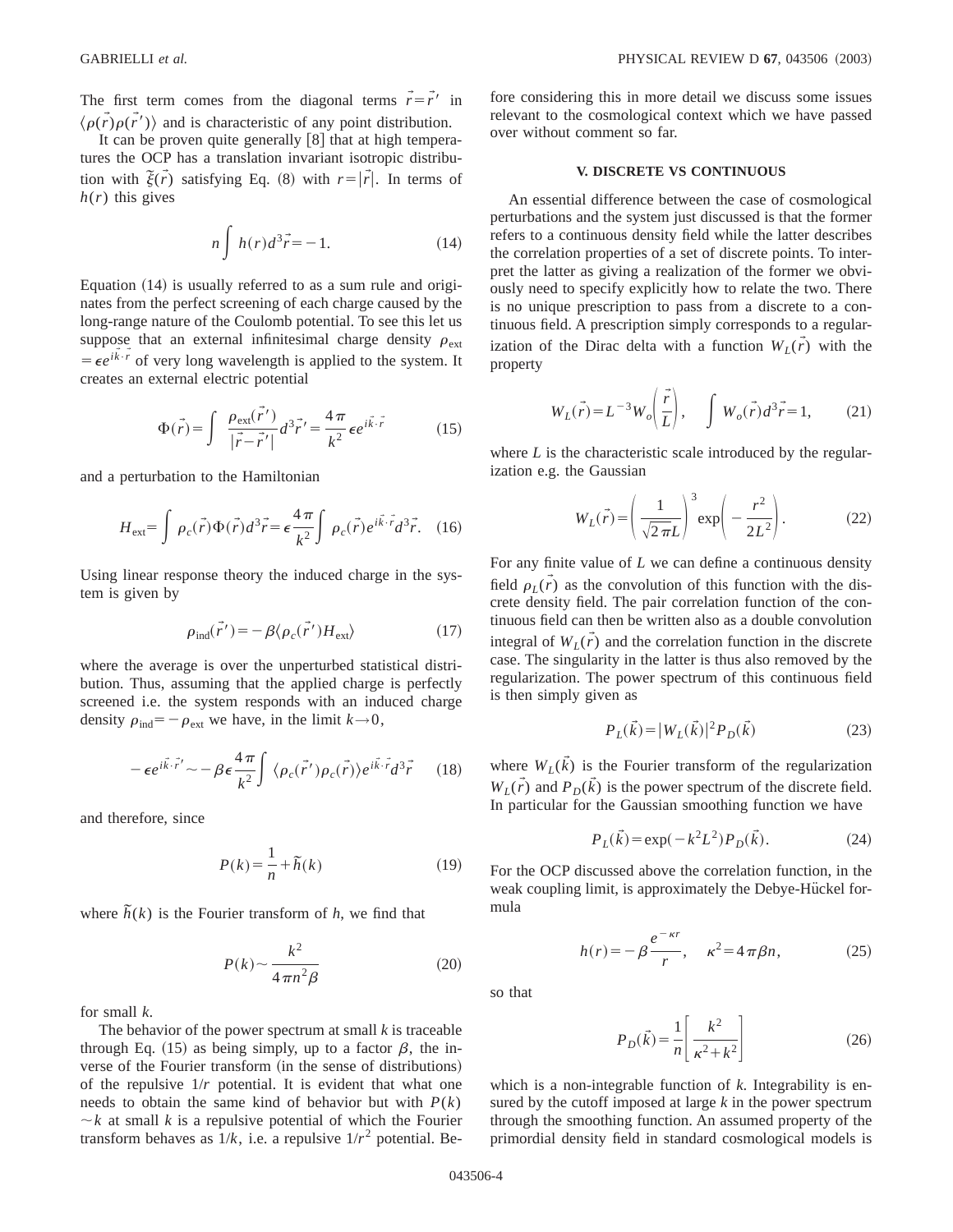that it is Gaussian distributed. Since the density field is inherently positive this assumption of Gaussianity is more properly attributed to fluctuations (expected to be small) around the uniform density. Small fluctuations in the discrete OCP are in fact Gaussian [9].

## **VI. INITIAL CONDITIONS IN** *N***-BODY SIMULATIONS**

A context in which it is necessary to have a concrete realization of the density  $\rho(\vec{r})$  in cosmological models is that of the *N*-body approach to the problem of structure formation  $[12,13]$ . In these numerical simulations an initial configuration, which should represent the universe at early times, is evolved under its self-gravity. The goal of these simulations is an understanding of how structures grow in such models, and whether they are compatible with observations of the distribution of matter (as probed, primarily, by the distribution of galaxies and galaxy clusters). The initial continuous density field is thus necessarily represented by a discrete set of points, which, because the discretization scale does not represent the real underlying physical one, must be considered just as we have discussed above as representing the continuous density field via some appropriate smoothing.

In practice such a discretization is always generated in a very particular way  $[13,23]$ : points of equal mass are displaced from a ''pre-initial'' configuration in a way prescribed by the correlation field one wants to set up. This prescription can be understood as follows. Superimposing an infinitesimal displacement field  $\vec{u}(\vec{r})$  on a uniform density  $\rho_o$  one has

$$
\frac{\rho(\vec{r}) - \rho_o}{\rho_o} \simeq -\vec{\nabla} \cdot \vec{u}(\vec{r})
$$
\n(27)

and therefore in *k* space the power spectrum of the correlated density field  $\rho(r)$  produced is roughly proportional to  $k^2 P_u(k)$ , where  $P_u(k)$  is that of the displacement field. The "pre-initial" configuration used, which gives the initial unperturbed positions of the particles, is a discretization of the initial uniform density field  $\rho$ <sub>o</sub> and the displacement field is specified by the power spectrum of the continuous field which is desired as the IC in the simulation. In practice the former is taken to be either an exact simple lattice or a "glassy" configuration [13]. When this latter configuration is used it is generated by evolving the system with the *N*-body code, but with the sign of gravity reversed. This corresponds to a system essentially like the OCP (at low temperature), and the long-time evolution brings it to a highly uniform configuration with normalized variance decaying at large scales as  $1/R<sup>4</sup>$  [15].

In the generation of the IC in this way the fluctuations associated with the ''pre-initial'' configuration are neglected, or rather implicitly assumed to be negligible with respect to those which are introduced by the perturbations to it. The problem with this procedure is that it neglects precisely these "pre-initial" fluctuations. [If we assume the initial continuous field to have a power spectrum  $P_i(k)$  which results from the infinitesimal shuffling is a power spectrum  $P(k)$  $= P_i(k) + k^2 P_{ii}(k)$ . Such a neglect is justified if these fluctuations play no role in the evolution of the system, as one wants to see only the growth of structure coming from the perturbations superimposed on the uniform density field. Indeed the reason the lattice or ''glassy'' configuration is used is that they are configurations in which the gravitational force is (effectively) zero, whereas in a Poisson distribution for example (which is *a priori* as good a discretization of the uniform background) it is not. While the Poisson distribution will thus evolve and form structures even without additional perturbation, the perfect lattice will not. That the discretized lattice or glass solves this problem is however far from clear: they both represent unstable point configurations with respect to gravity. A small applied perturbation will thus in general give an evolution which depends on the correlations and/or fluctuations in the initial unperturbed configurations. In principle such effects can be kept under control by making the discretization of the original density sufficiently fine. In practice in *N*-body simulations the ''non-linear regime'' in which structure formation takes place is comparable to the discretization scale, and the role of such effects seems, at the very least, problematic  $\lfloor 14 - 17 \rfloor$ .

One way in which this difficulty could be got around is by generating directly a discrete distribution whose regularization is exactly the desired continuous field. Our observations on the OCP provide in principle a way of realizing this possibility.

## **VII. IC AS EQUILIBRIUM OF A MODIFIED OCP**

We have seen that the OCP equilibrium correlations give surface fluctuations ( $\langle \Delta M^2 \rangle \sim R^2$ ), but with a power spectrum at small *k* which varies like  $k^2$ . By considering instead a repulsive  $1/r^2$  potential, whose Fourier transform is  $2\pi^2/k$ , we obtain from Eq.  $(19)$ 

$$
P(k) \sim \frac{k}{2\pi^2 n^2 \beta}, \text{ for } k \sim 0 \tag{28}
$$

and

$$
h(r) \sim -\frac{1}{2\pi^4 \beta n^2} \frac{1}{r^4} \tag{29}
$$

for  $r \ge (2\pi^2 \beta n)^{-1}$ . The change from the exponential decay of Eq.  $(25)$  to a power-law decay is a result of the different analyticity properties of the two power spectra: the  $k^2$  behavior is analytic at the origin, guaranteeing a rapidly decaying behavior of its Fourier transform, while the *k* spectrum is not.

In the context of cosmological *N*-body simulations what one needs is not simply the primordial HZ power spectrum with some appropriate small scale cutoff: what is simulated is only a part of the cosmological evolution, starting from a time at which the initial spectrum of fluctuations is already significantly modified from its primordial form. While purely gravitational evolution at these early times does not modify the HZ spectrum, non-gravitational effects, present until the time when the universe becomes dominated by matter, do so significantly. The nature of these modifications depends on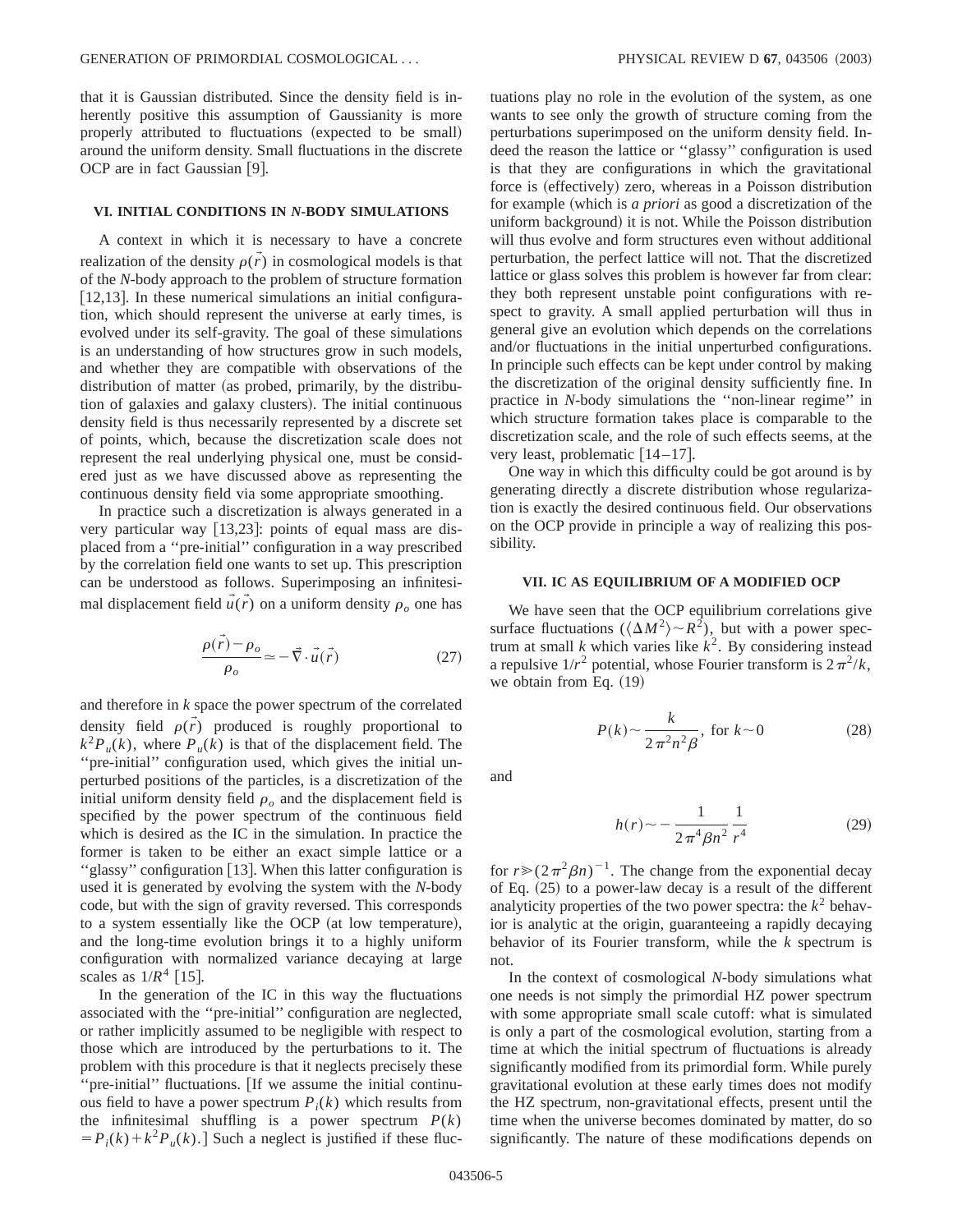

FIG. 3. Power spectra of two different cosmological models, both of the CDM (cold dark matter) type but with a differing density of matter (parametrized by  $\Omega$ ). The plot is in log-log units so that the behavior  $P(k) \sim k$  and  $P(k) \sim k^{-2}$  correspond to straight lines of slope  $+1$  and  $-2$  respectively.

the details of the cosmological model, but in all cases they affect only  $k$  larger than a characteristic  $k_{eq}$  corresponding to the causal horizon at the "time of equality" (when matter starts to dominate over radiation). One then has a power spectrum of the form

$$
P(k) = k^n f(k) \tag{30}
$$

with *n* exactly (or very close to) unity and  $f(k)$  a modeldependent form for the spectrum with  $f(0) = a > 0$ . In Fig. 3 are shown the power spectra of two representative cosmological models  $[1,2]$ . Both are CDM  $("cold dark matter")$ type. Hot dark matter models, now strongly disfavored, have a more abrupt (typically exponential) cutoff at larger  $k$ , due to the ''wash-out'' of small scale structure associated with their higher velocity dispersions.

To produce such a spectrum as the equilibrium one of an OCP-like system requires further modification of the form of the potential. Just as in the standard OCP, an unmodified  $1/r^2$ potential will give, in the weak-coupling limit, a spectrum which becomes flat (i.e. Poisson-like) at large  $k$ . This is simply due to the fact that in this limit the thermal fluctuations

dominate over the potential at small scales, effectively randomizing the particle positions up to some scale. A crude guess of what potential would produce the behavior of a typical cosmological model can be obtained by supposing that at small scales

$$
1 + h(r) \approx e^{-\beta V(r)},\tag{31}
$$

which corresponds to completely neglecting collective effects  $(1+h)$  represents the relative probability compared to random of finding a particle at distance *r* from a given one). Given that the desired fluctuations always have small amplitudes ( $|h| \le 1$ ), we would then need to be in the regime of temperature and scales such that  $|\beta V(r)| \ll 1$ , so that  $h(r)$  $\sim -\beta V(r)$ . The potential should thus be attractive at smaller scales, as the system is positively correlated at those scales.  $Ak^{-2}$  behavior at large k, which is often used (see Fig. 3) as an initial condition approximating cosmological models (CDM type) in this regime (beyond the "turnover"), may be obtained from an attractive 1/*r* potential, e.g.

$$
V(r) = \frac{1}{r^2} - \eta \frac{e^{-\mu r}}{r}.
$$
 (32)

By modifying the parameters  $\mu$  and  $\eta$ , as well as the temperature, both the amplitude of the  $P(k)$  and the location of a change from a  $P(k) \sim k^{-2}$  to a behavior  $P(k) \sim k$  for small  $k$  can be controlled. The potential  $(32)$  is repulsive at short distances, but it may be necessary to make it more strongly repulsive in order to ensure that the system is not unstable to collapse  $[24]$ . Such issues, as well as the practical numerical implementation of these observations, will be investigated in forthcoming work. Once this method has been implemented to set up the initial conditions, it will naturally be interesting to understand the effect of this change in initial conditions on the dynamical evolution of gravitational *N*-body simulations.

#### **ACKNOWLEDGMENTS**

We thank Dominique Levesque for useful discussions about the OCP and Charles Radin for information about pinwheel tilings. F.S.L. thanks the Swiss National Science Foundation for financial support. The work of J.L.L. was supported by NSF grant DMR 98-13268 and AFOSR grant AF 49620-01-1-0154. Laboratoire de Physique Théorique is Unité Mixte de Recherche No. 8627-CNRS.

- [1] P. J. E. Peebles, *Principles of Physical Cosmology* (Princeton University Press, Princeton, NJ, 1993).
- [2] T. Padmanabhan, *Structure Formation in the Universe* (Cambridge University Press, Cambridge, England, 1993).
- [3] C.L. Bennett *et al.*, Astrophys. J. 436, 423 (1994).
- [4] E.R. Harrison, Phys. Rev. D 1, 2726 (1970).
- [5] Ya.B. Zeldovich, Mon. Not. R. Astron. Soc. 160, 1 (1972).
- @6# A. Gabrielli, M. Joyce, and F. Sylos Labini, Phys. Rev. D **65**, 083523 (2002).
- [7] J. Beck, Acta Math. **159**, 1-878282 (1987).
- [8] Ph.A. Martin, Rev. Mod. Phys. **60**, 1075 (1988).
- [9] Ph.A. Martin and T. Yalcin, J. Stat. Phys. 22, 435 (1980).
- [10] D. Levesque, J-J. Weis, and J. Lebowitz, J. Stat. Phys. 100, 209 (2000).
- [11] M. Baus and J.-P. Hansen, Phys. Rep. **59**, 1 (1980).
- [12] R. W. Hockney and J. W. Eastwood, *Computer Simulation Us*ing Particles (McGraw-Hill, New York, 1981).
- [13] S.D.M. White, lectures given at Les Houches, astro-ph/9410043.
- [14] R.J. Splinter, A.L. Melott, S.F. Shandarin, and Y. Suto, Astro-